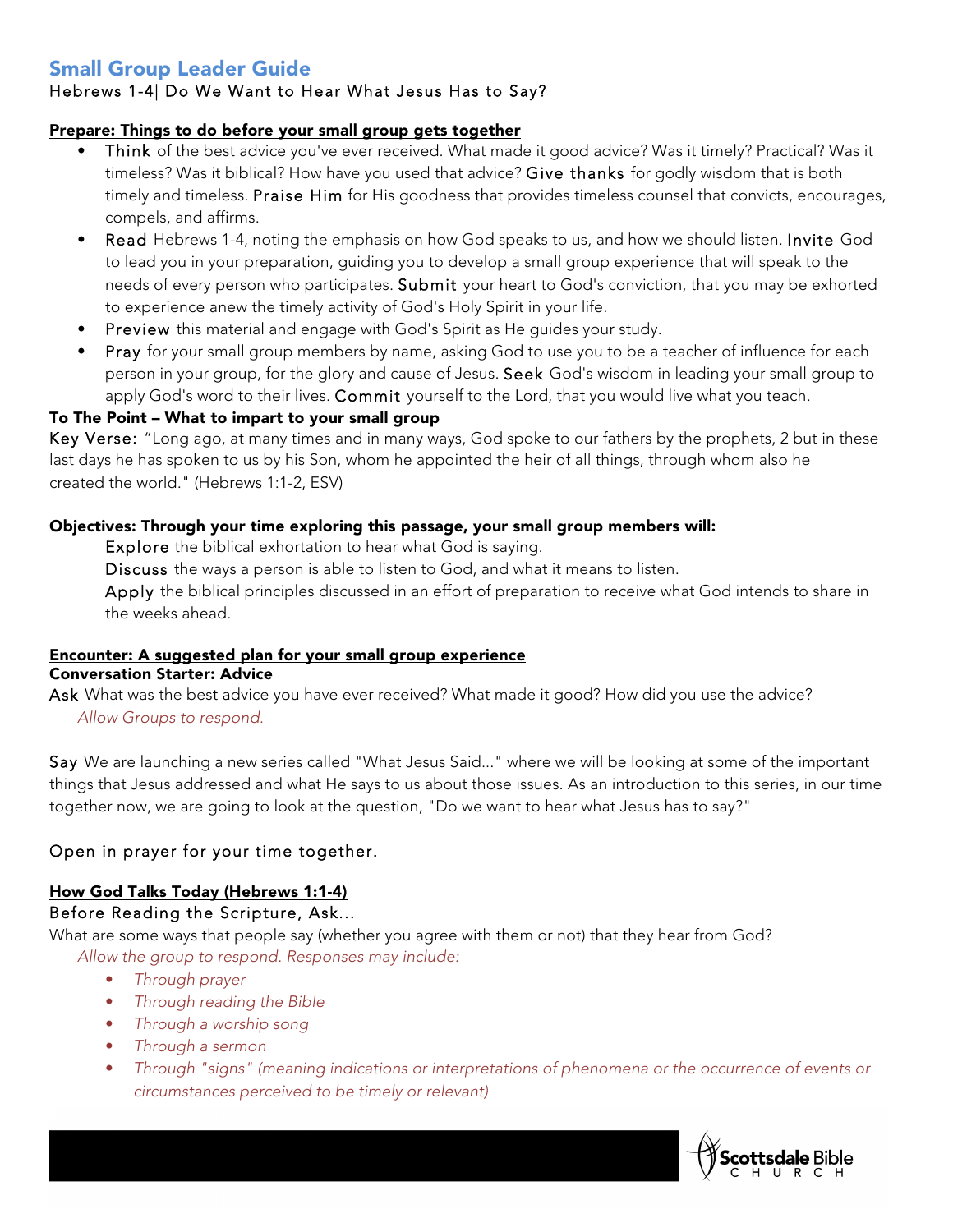- *Through "gut instincts" or "following their heart"*
- *Through nature*
- *Through other people*

# Read Hebrews 1:1-4

## Ask

According to this passage, how did God previously choose to speak to people? What does this mean? *Long ago, he spoke to people through prophets. This means that God communicated directly to and/or through chosen people to convey information and express relationship with His creation (and particularly to Israel).*

Who are some of these prophets, how did God speak through them, and what types of messages did God typically say through them?

*Allow the group to respond. Responses may include:*

- *Abel - Jesus identified him as the first prophet (Luke 11:51), whose spilt blood testified to the rebellious nature of man that seeks to kill those who speak for God.*
- *Noah, Abraham, Isaac, Jacob, and Moses - God spoke directly to these patriarchs who then responded in obedience. They testified to the holiness of God, His provision, and His sovereignty. The messages delivered by the prophets were often first communicated orally.*
- *Joseph and Daniel - God spoke through dreams, which He then empowered His prophets to interpret.*
- *Isaiah, Jeremiah, Ezekiel, Zechariah - God revealed His plan for Israel, for humanity, for the present and for the future. God regularly led His prophets to record their messages in books that were then read by the leaders then and circulated for public readings.*
- *Samuel and Nathan - God used prophets to influence kings and reveal His judgment over the most powerful leaders.*
- *John the Baptist - The prophets often spoke of the Messiah, of the person of Jesus, the Savior of humankind, of Jew and Gentile alike.*

How does God speak to people now, according to this passage? What is significant about these details revealed in this passage, related to how He speaks today?

*Today, God has chosen to speak through Jesus. Allow the group to respond about what is significant to them. Responses may include:*

- *The Son is the Heir of all things - God speaks to us through the One who has endless resources physical, intellectual, relational, and of course, spiritual.*
- *The Son is the co-creator - God speaks to us through the One who spoke the universe and all things in it into existence. He is author and sustainer of life.*
- *The Son is the radiance of the Glory of God - God speaks to us through the One who is a mirror of God's holiness.*
- *The Son is the perfect imprint of God's nature - God speaks to us through the One who alone articulates perfectly the goodness of God in all matters of life and faith.*
- *The Son made purification of sins - God speaks to us through the One who alone has the power to overcome sin.*
- *The Son Sits at the right hand of the Father - God speaks to us through the One who the King of Kings.*
- *The Son is Superior to the angels, with a name most excellent - God speaks to us through the One who is the Lord of the heavenly host!*



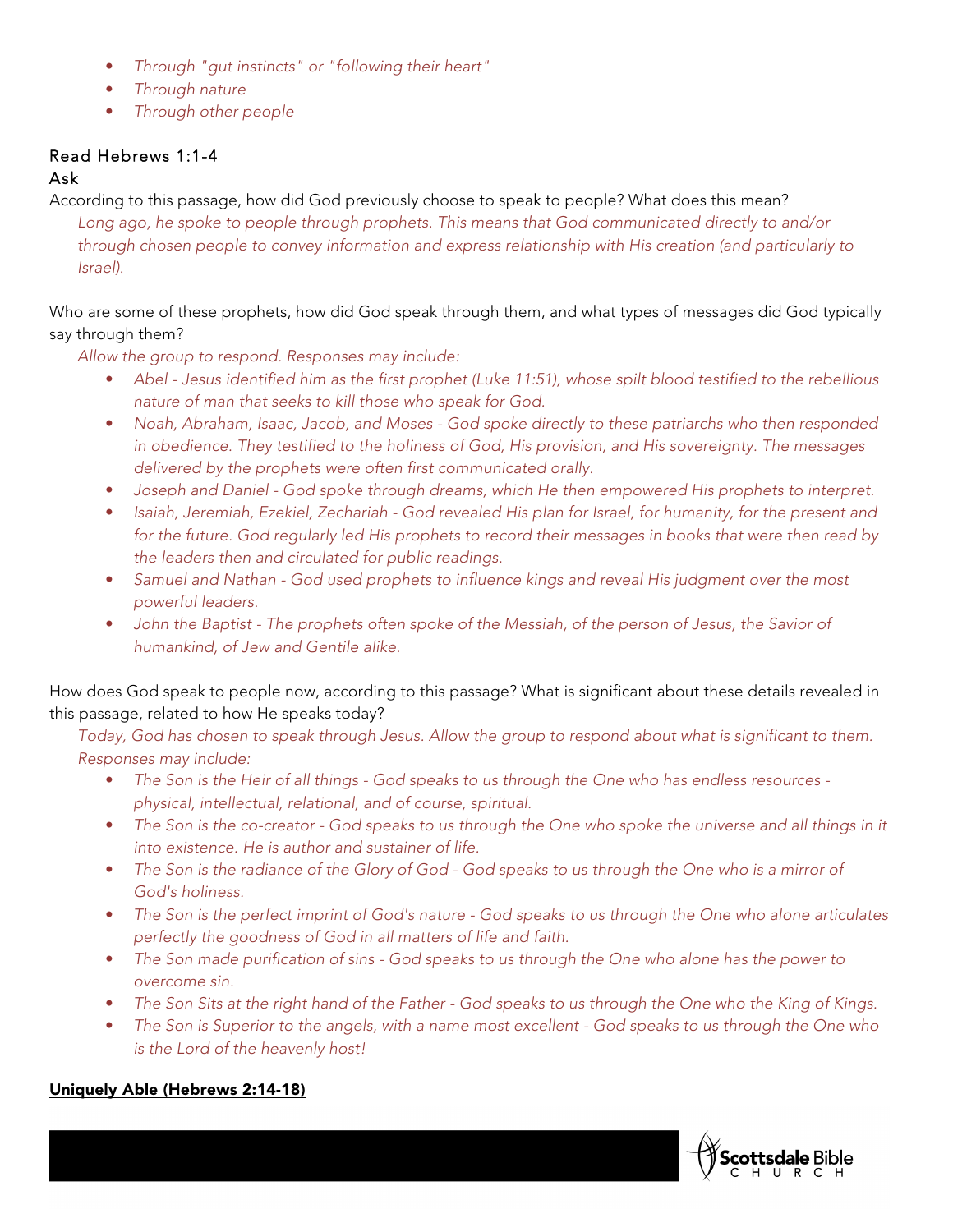### What do verses 14-15 show about the extent to which Jesus went to be able to identify with us?

*Verse 14 shows that Jesus willingly took upon Himself the nature of flesh and blood (which was not natural to Him), expressly to die.*

#### For what purpose did Jesus do this?

*Verse 15 explains that in dying, Jesus overcomes death for all of those (us) who have this flesh and blood nature that makes death such a fearful inevitability. He disarms Satan from his most powerful weapon (which is death).*

What do verses 16-18 reveal about how or why Jesus is uniquely able to speak to us about the matters of our lives? *As our perfect high priest -- who filled this role for our benefit, and not the benefit of the angels -- Jesus alone satisfied God's wrath toward our rebellion against Him. This was no easy feat, for in partaking in human nature, Jesus was in every way tempted, which is expressed as causing Jesus to suffer. Despite this suffering of temptation, Jesus did not sin. Therefore, Jesus is uniquely able to express grace and mercy toward us, due to the depth and breadth of His understanding of our own temptations, all in His unsullied integrity as the perfect High Priest.*

How does the truth of verses 14-15, combined with those of 16-18 impact your understanding of Jesus and what He has to say to you?

*Allow the group to respond. Encourage participants to see that Jesus wants us to recognize that because of His incarnation, He can identify with us (He has both sympathy and empathy). Because of His death on the cross and resurrection, we can identify in Him. We have victory over our temptations and our sin. We can approach God as His children in Jesus, and not as rebels or strangers. We can go into the audience of God and receive what He has to share with us through Jesus, because of Jesus!*

### The Heart of Hearing (Hebrews 3:5-15)

The Jewish people shared a unified identity under Moses. Here, the author of Hebrews appeals for readers to identify with Jesus in the same way, but to an even greater degree. What is the distinction between Moses and Jesus, revealed in verses 5-6, and what do these verses say about why it matters to you?

*Moses was faithful to God's house as a servant, while Jesus is faithful to God's house as a son. We (Christians) are identified as God's house. Jesus is affirmed as being completely authoritative, completely faithful to us. He is completely sovereign over our best interests.*

Verses 7-15 include a clear exhortation to heed the warning of Israel that had hardened its heart and did not enter the Promised Land (described as entering His rest). What does it mean to harden your heart? What are the types of things that potentially cause us to harden our hearts?

*Allow participants to respond. If necessary, explain that hardening the heart is explained in verses 10 and 12. It means to determine to hold on to unbelief, to distrust and to choose independence from God. Hardness of heart comes from believing doubts and doubting beliefs, instead of doubting your doubts and believing your beliefs.*

### How does the "deceitfulness of sin" (v. 13) harden your heart?

*Allow participants respond. Highlight that sin does, in fact, deceive. It not only makes promises that it can never deliver, but what it actually does deliver is negative, hurtful, painful, consequential. Sin can cause a person to have a wrong view of self and of God.*

What do you think verses 13-14 have to say about the role of community in protecting from hardening of heart?

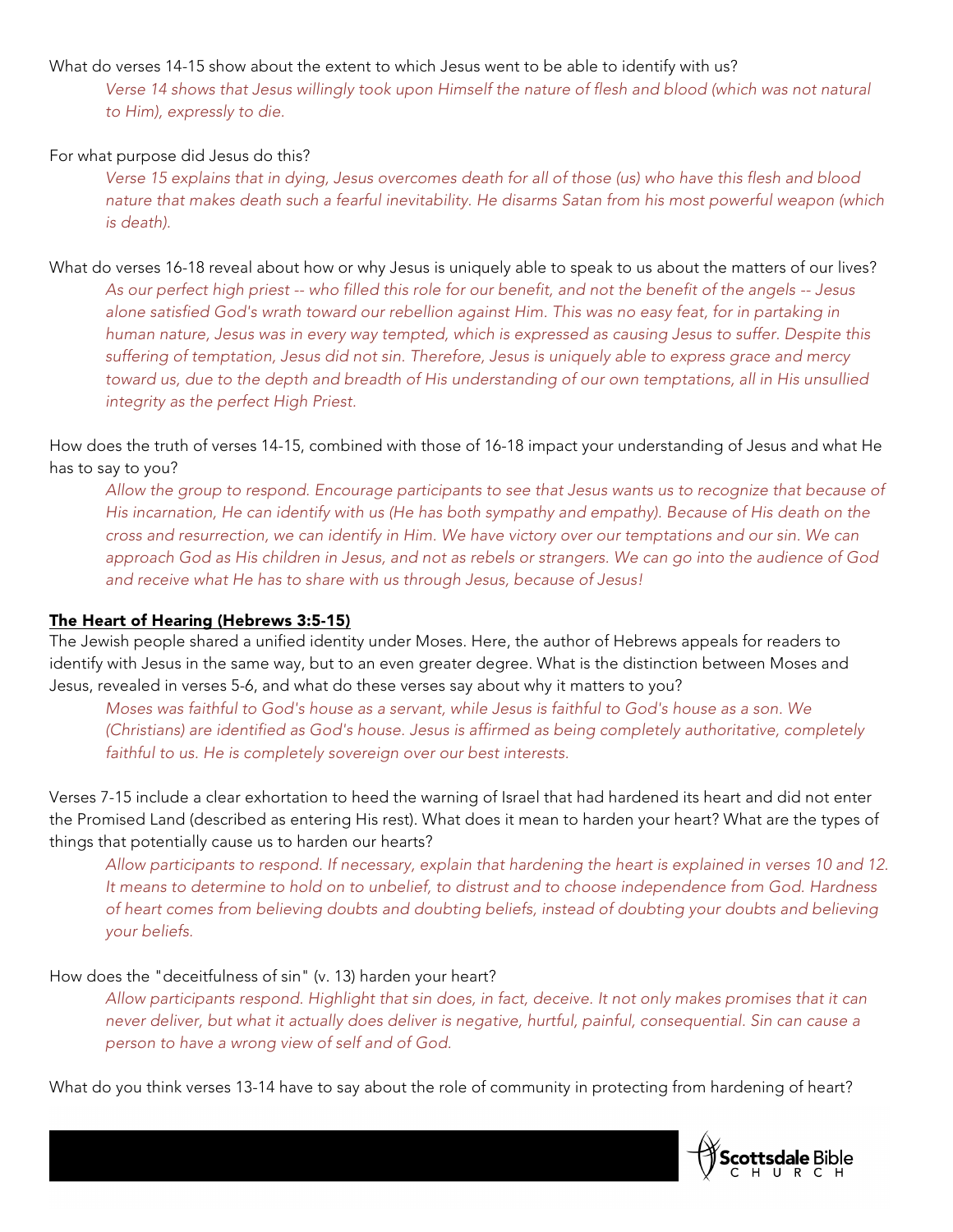*Verse 13 commands us to exhort one another, to press forward by faith. This call to mutual exhortation is ongoing. There is never a time where exhortation should not take place amongst Christians. Verse 14 explains that we share in Christ. While salvation is a uniquely personal experience, it was never designed to be a private experience. Salvation in Jesus is meant to be shared, and living by faith is best experienced in community. Isolation is not an ideal environment for the Christian life.*

## Hearing Jesus Today (Hebrews 4:12-16)

What claims about the Bible are made in Hebrews 4:12-13? What do these claims mean?

*The many acceptable responses may include:*

- *That the Word of God is living. The Word of God is timeless, never irrelevant.*
- *The word of God is active. The Word of God is timely. The Scriptures speak to every life circumstance, either in detail or principle.*
- *The Word of God divides to the soul and spirit. As it has been famously said, the Bible is the only book that reads you. God's Holy Spirit convicts, compels, affirms, encourages, guides, and exhorts.*
- *The Word of God discerns the intentions of the heart. The Bible reveals sin and shows where a person has deviated from God's will.*
- *There is no one who is able to hide from God. Ignorance, disagreement, nor self-deception is a viable defense before the Living Word of God.*

Verses 14-16 return attention to having confidence in relating to God through Jesus. What is the relationship for the Believer between the Bible, hearing Jesus, and relating with God?

*Allow participants to respond. Highlight that the words of Jesus (as recorded in the Bible) are not merely historic quotes, but Holy Spirit-empowered messages that are both timeless and timely. God speaks today through His Word, to the needs and circumstances of life. God understands our needs and us far better than we understand ourselves, and He uses His Word to minister to us at the right time in the right manner. The availability of His Word should encourage us that we can always approach God with confidence, with an expectancy of receiving mercy and grace that is appropriate to our situation.*

### Jesus in Focus

Where in this study do you see Jesus: Christ-like practices, examples, principles?

*Among the many acceptable answers:*

- *Jesus is much more than your Savior. He is your sovereign Lord. There is never a moment when He is not reigning over you.*
- *God wants you to hear Jesus and find life in His Words.*
- *God offers rest in Jesus, in an ongoing way.*
- *Jesus is the Word - the entirety of the Scriptures are written of Him.*

What are some other Scriptures that come to mind or are relevant to this chapter's themes, teachings, or emphases?

*Among the many acceptable possibilities:*

- *John 1:1,14*
- *Luke 22:37*
- *Luke 24:27*
- *Matthew 24:35*
- *Rev. 2:7, 11, 17, 29; 3:6, 13, 22*

What is one "take-away" for you from this chapter?